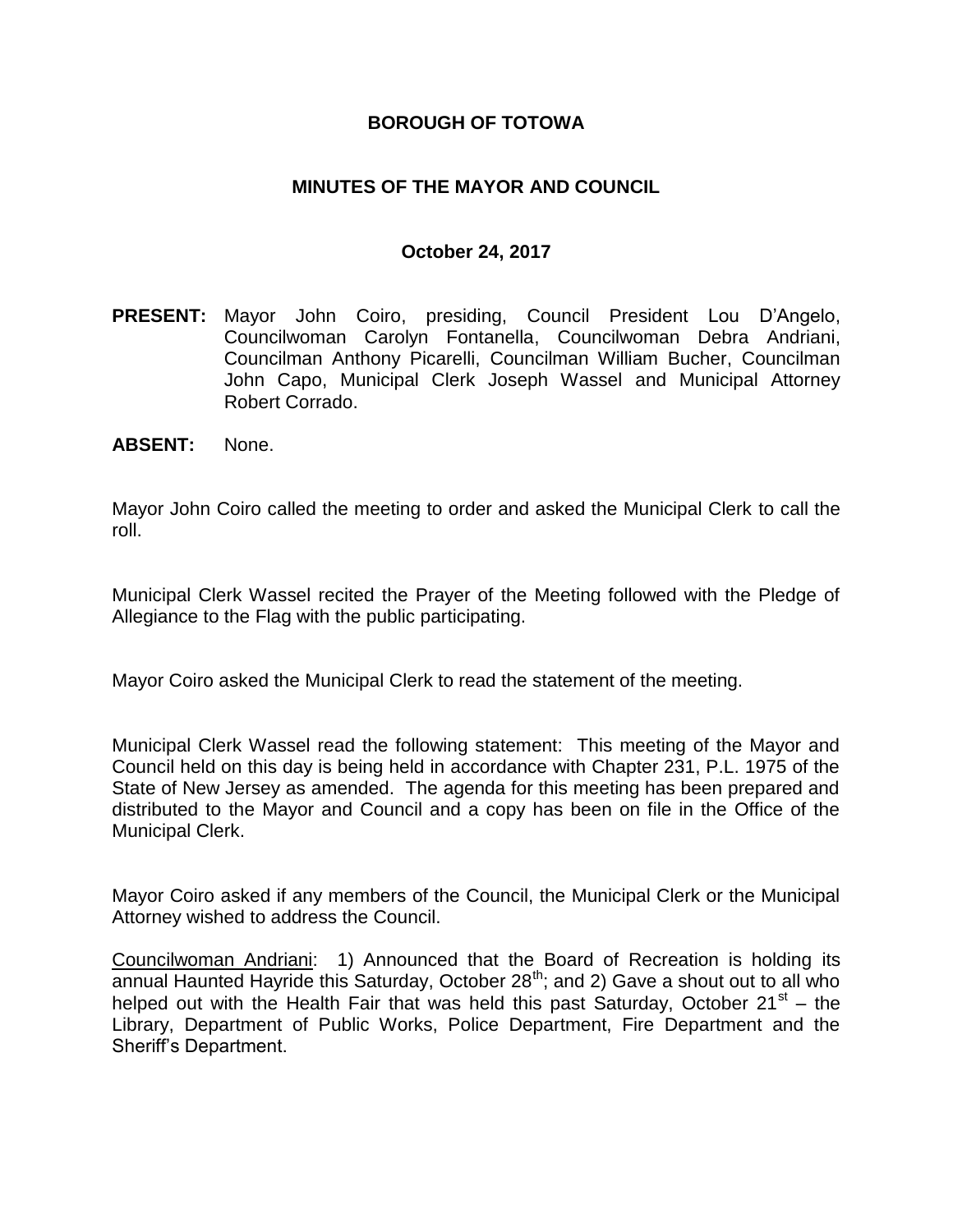CITIZENS HEARD:

Ghada AbuKuwaik, 49 Mountain View Court: Invited all to a Meet and Greet honoring Senator Kristin M. Corrado, Assemblyman Kevin Rooney, Assembly Candidate Chris DePhillips, Freeholder Candidate Lori Mambelli and Paramus Councilman Mohammed Reda on Saturday, October 28<sup>th</sup> at 5:00 p.m.

There was a motion by Councilman D'Angelo, seconded by Councilwoman Fontanella to approve the Minutes of the Mayor and Council for the meeting of October 10, 2017. On roll call vote, all members of the Council present voted in the affirmative.

## COMMITTEE ON FINANCE:

There was a motion by Councilman Picarelli, seconded by Councilman D'Angelo to approve Resolution No. 2017-22 for the payment of bills. On roll call vote, all members of the Council present voted in the affirmative.

There was a motion by Councilman Picarelli, seconded by Councilman D'Angelo to adopt the following resolution authorizing the Treasurer is issue refunds to various property owners pursuant to State Tax Court judgments. On roll call vote, all members of the Council present voted in the affirmative.

#### RESOLUTION

WHEREAS, there has been a State Tax Court judgment to reduce the evaluation on the following.

NOW, THEREFORE, BE IT RESOLVED, that the Treasurer of the Borough of Totowa is authorized to refund this amount.

| <b>BLK</b> | LOT | <b>PROPERTY/OWNER</b>                 | <b>PAYABLE TO</b>                                       | YEAR         | <b>FROM</b>              | то                       | <b>AMOUNT</b>              |
|------------|-----|---------------------------------------|---------------------------------------------------------|--------------|--------------------------|--------------------------|----------------------------|
| 174        | 12  | 195-235 Route 46<br>Abill Realty Corp | "Michael A. Vespasiano<br><b>Attorney Trust Account</b> | 2013<br>2014 | 22.365.000<br>22,365,000 | 20,500,000<br>20.800.000 | \$39,220.95<br>\$33,209.30 |
|            |     |                                       |                                                         | 2015         | 22.365.000               | 20.800.000               | \$35,744.60                |
|            |     |                                       | Mail To:                                                |              |                          |                          |                            |
|            |     |                                       | Michael A. Vespasiano<br>331 Main Street                |              |                          |                          |                            |
|            |     |                                       | Chatham, NJ 07928                                       |              |                          | <b>Total check</b>       | \$108,174.85               |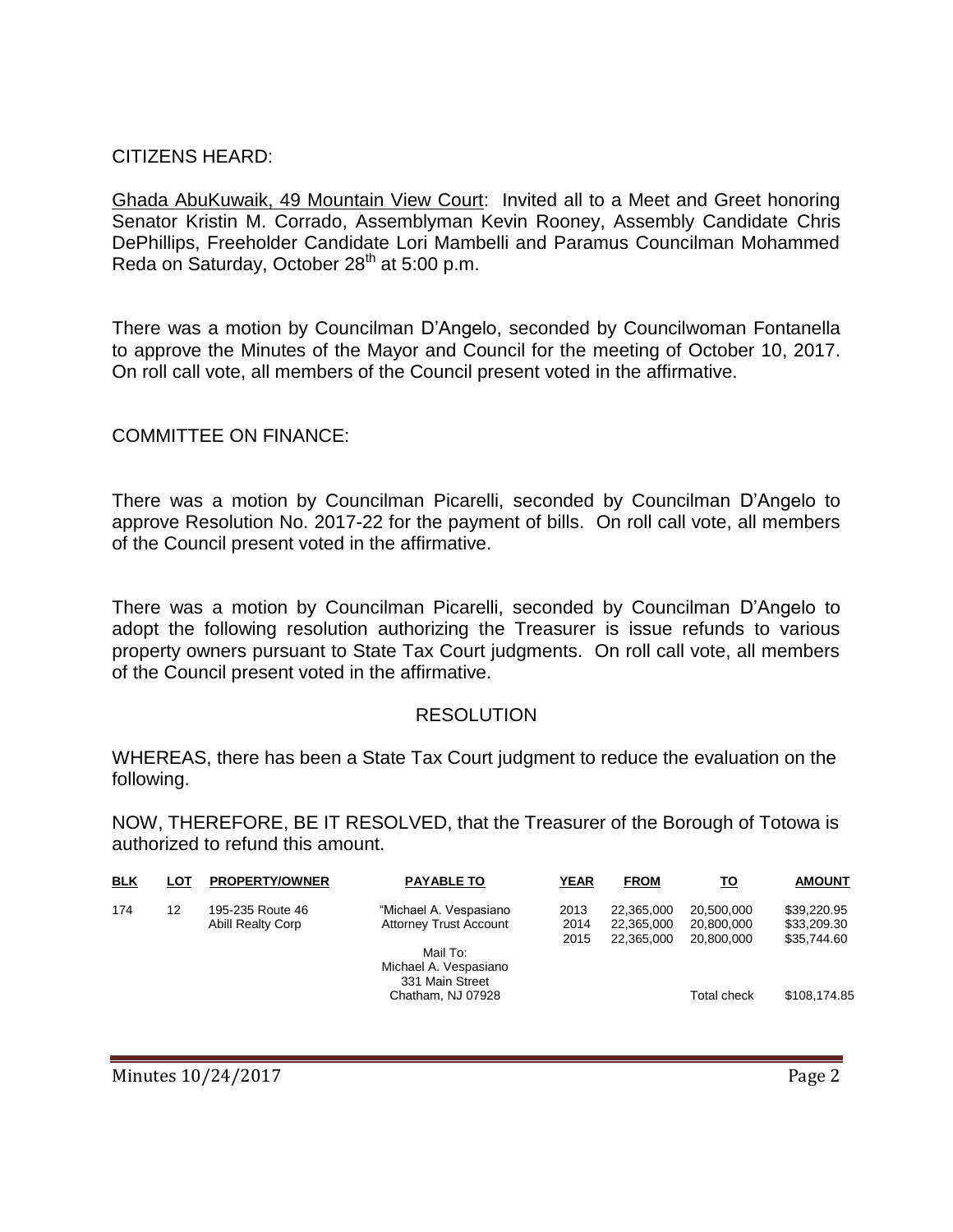There was a motion by Councilman Picarelli, seconded by Councilman D'Angelo to acknowledge receipt of the Best Practices Worksheet CY 2017/SFY 2018. Municipal Clerk Wassel announced the following results for the Worksheet: 14 Yes; 5 No; 6 N/A; 25 Total Answered; 20 Score (Yes + N/A); 80% Score %. The Worksheet was certified by Chief Administrative Officer/Municipal Clerk Joseph Wassel (C-0791) and Chief Financial Officer Lisa Nash (N-931). On roll call vote, all members of the Council present voted in the affirmative.

There was a motion by Councilman Picarelli, seconded by Councilman D'Angelo to approve payment of the 2017 annual contribution to the Totowa Seniors and the Happy Seniors in the amount of \$2,000.00 each. On roll call vote, all members of the Council present voted in the affirmative.

COMMITTEE ON PUBLIC SAFETY:

A letter from Lincoln Fire Company advising that James Booth has been nominated as their candidate for Fire Chief was received and filed.

A letter from Volunteer Fire Company No. 1 advising that Richard Schopperth has been nominated as their candidate for Fire Chief was received and filed.

A letter from outgoing Fire Chief Vincent Marciano was received and filed.

COMMITTEE ON PUBLIC WORKS:

There was no report.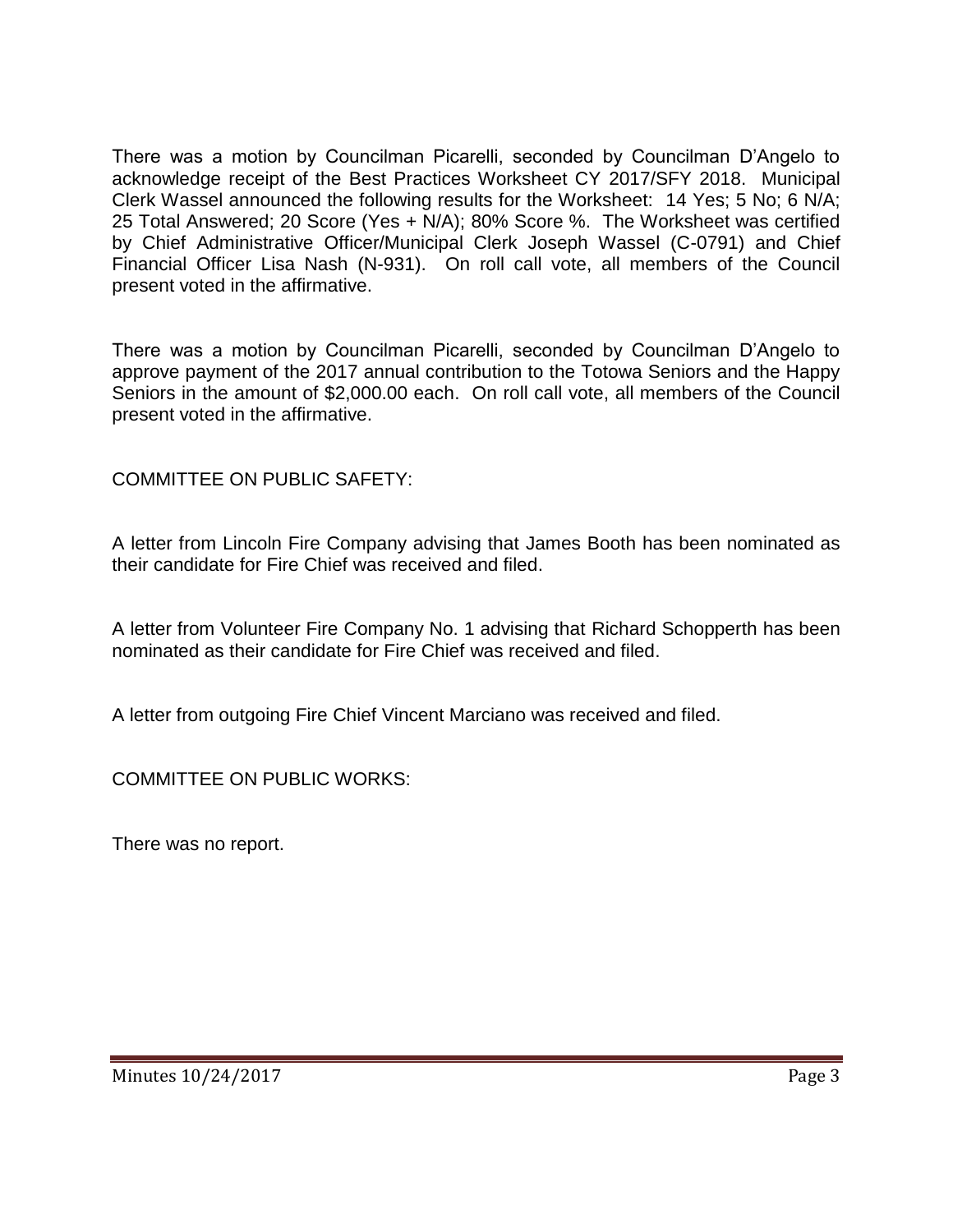# COMMITTEE ON ENGINEERING & PUBLIC PROPERTY:

There was a motion by Councilwoman Fontanella, seconded by Councilwoman Andriani to adopt the following Resolution Authorizing A Deed Of Easement Between The Borough Of Totowa And Peter And Judith Cofrancesco For Property Identified As Lot 4, Block 9 On The Borough Of Totowa Tax Assessment Map. On roll call vote, all members of the Council present voted in the affirmative.

# RESOLUTION NO. 112-2017

### RESOLUTION AUTHORIZING A DEED OF EASEMENT BETWEEN THE BOROUGH OF TOTOWA AND PETER AND JUDITH COFRANCESCO FOR PROPERTY IDENTIFIED AS BLOCK 9, LOT 4 ON THE BOROUGH OF TOTOWA TAX ASSESSMENT MAP

WHEREAS, Peter and Judith Cofrancesco, residing at 519 Houses Corner Road, Sparta, New Jersey 07871 are the owners of property known and designated as Block 9, Lot 4 as shown on the Tax Assessment Map of the Borough of Totowa; and

WHEREAS, the Borough of Totowa is the owner of adjacent property known and designated as Block 9.05, Lot 22.1 as shown on the Tax Assessment Map of the Borough of Totowa; and

WHEREAS, the Borough of Totowa and Cofrancescos entered into an Access Easement Agreement dated November 19, 1991; and

WHEREAS, the Borough of Totowa has now requested a permanent access easement through the Cofrancesco property for water and/or other utility services in, under and through the easement area; and

WHEREAS, the Confrancescos have agreed to provide the Borough of Totowa with a 30 foot wide easement through their property.

NOW, THEREFORE, BE IT RESOLVED, that the Mayor and Council of the Borough of Totowa authorize the Borough of Totowa to enter into a Deed of Easement with Peter and Judith Cofrancesco for the property known and designated as Block 9, Lot 4 as shown on the Tax Assessment Map of the Borough of Totowa.

BE IT FURTHER RESOLVED, that the Mayor and Council of the Borough of Totowa hereby authorize the Municipal Engineer and Municipal Attorney to review and approve the terms of the Deed of Easement.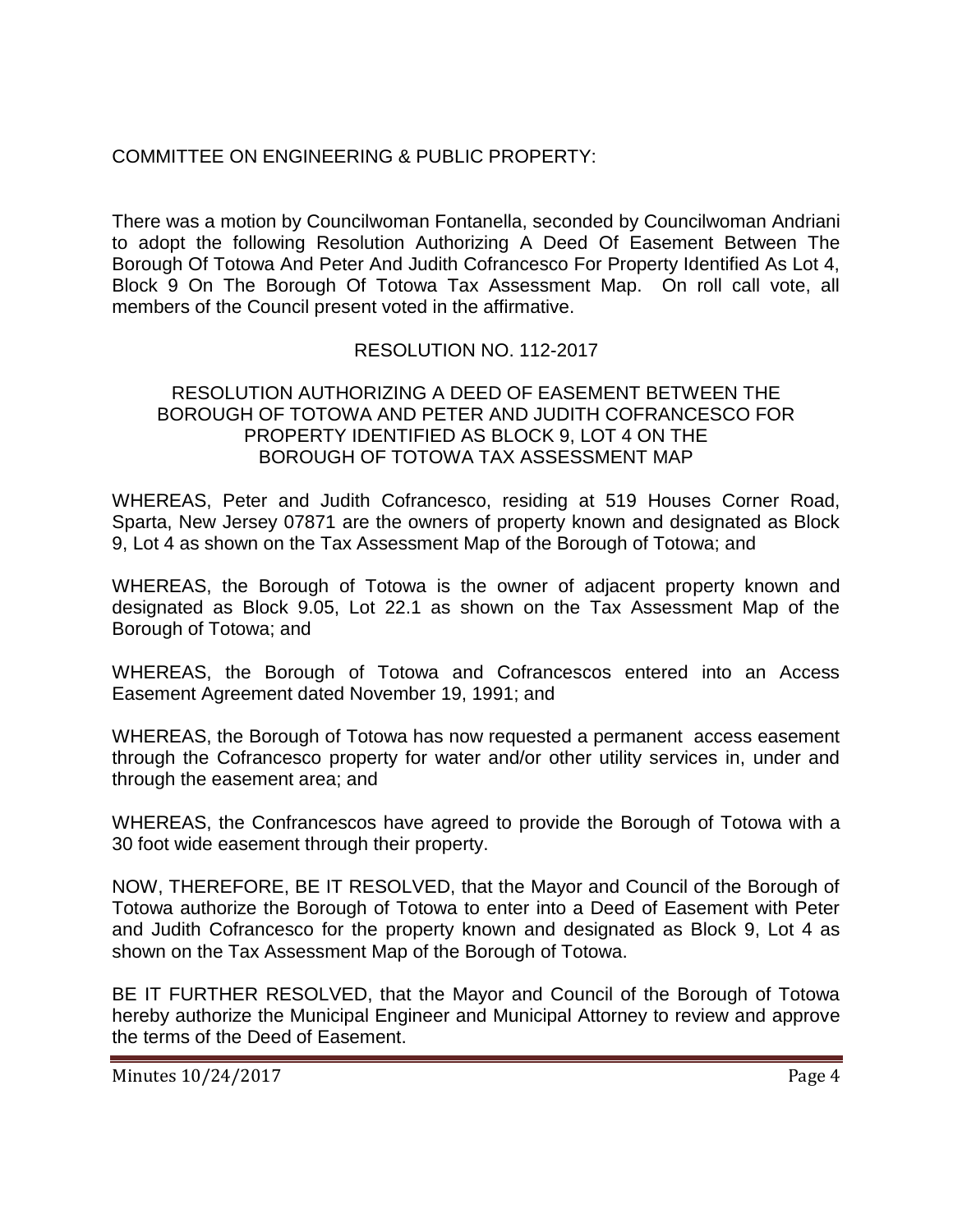BE IT FURTHER RESOLVED, that the Municipal Council of the Borough of Totowa does hereby authorize the Mayor and Municipal Clerk to execute any and all necessary instruments relating thereto.

There was a motion by Councilwoman Fontanella, seconded by Councilwoman Andriani to adopt the following Resolution Authorizing The Borough Of Totowa To Enter Into A Shared Services Agreement With The Township Of Wayne For Sanitary Sewer System Connection and Service For Property Located at 617 Preakness Avenue. On roll call vote, all members of the Council present voted in the affirmative.

# RESOLUTION NO. 113-2017

### RESOLUTION AUTHORIZING THE BOROUGH OF TOTOWA TO ENTER INTO A SHARED SERVICES AGREEMENT WITH THE TOWNSHIP OF WAYNE FOR SANITARY SEWER CONNECTION AND SERVICES FOR PROPERTY LOCATED AT 617 PREAKNESS AVENUE

WHEREAS, Sunset Ridge Development, LLC, P.O. Box 627, Pine Brook, NJ 07058 is the owner of property known and designated as Block 2, Lots 1, 2, 3 & 4 and Block 3, Lots 1, 1.01, 3, 6, 7 & 8 as shown on the Tax Assessment Map of the Borough of Totowa and located at 617 Preakness Avenue, Totowa New Jersey; and

WHEREAS, the Borough of Totowa does not have sewer services available in the vicinity of the aforementioned property; and

WHEREAS, the Township of Wayne provides sewer service to nearby homes located within the Borough of Totowa; and

WHEREAS, Sunset Ridge Development, LLC has requested permission from the Township of Wayne to connect their property to the Township of Wayne's sanitary system; and

WHEREAS, it is the policy of the Township of Wayne that whenever a request is received to connect to the Township sewer for property located outside the Township that the Township enter into a Shared Services Agreement with the municipality where the property is located; and

WHEREAS, Sunset Ridge Development, LLC has requested that the Borough of Totowa enter into a Shared Services Agreement with the Township of Wayne for sanitary sewer system connection and services; and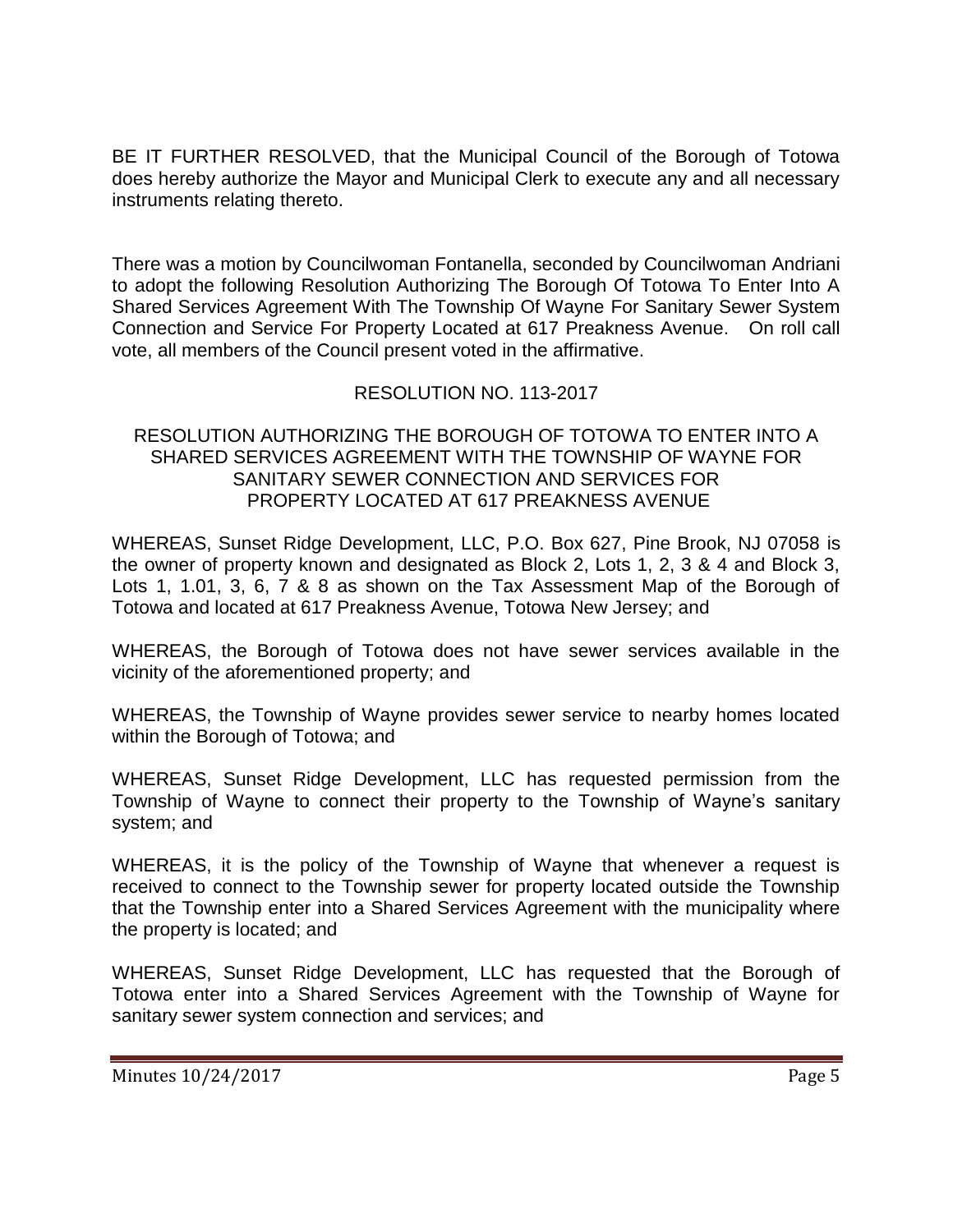WHEREAS, the Mayor and Council of the Borough of Totowa desire to enter into the Shared Services Agreement subject to review and approval of the terms and conditions of the Agreement by the Municipal Engineer and Municipal Attorney.

NOW, THEREFORE, BE IT RESOLVED, that the Mayor and Council of the Borough of Totowa authorize the Borough of Totowa to enter into a Shared Services Agreement with the Township of Wayne for sanitary sewer system connection and services for the property known and identified as Block 2, Lots 1, 2, 3 & 4 and Block 3, Lots 1, 1.01, 3, 6, 7 & 8 as shown on the Tax Assessment Map of the Borough of Totowa and located at 617 Preakness Avenue, Totowa.

BE IT FURTHER RESOLVED, that the Mayor and Council of the Borough of Totowa hereby authorize the Municipal Engineer and Municipal Attorney to review and approve the terms of the Agreement.

BE IT FURTHER RESOLVED, that the Municipal Council of the Borough of Totowa does hereby authorize the Mayor and Municipal Clerk to execute any and all necessary instruments relating thereto.

A letter was received from the Do Good Student Support Group requesting permission to use the Municipal Parking Lot on Sunday, November 12, 2017 for a trip to the Sands Casino. There was a motion by Councilwoman Fontanella, seconded by Councilwoman Andriani to grant permission. On roll call vote, all members of the Council present voted in the affirmative.

COMMITTEE ON LIAISON & INSPECTION:

There was no report.

COMMITTEE ON LEGISLATION & ORDINANCES:

There was a motion by Councilman Capo, seconded by Councilman Picarelli to approve Raffle License Application No. 2060 for the BPOE #2111 Passaic Valley Elks for an Off-Premise 50/50 to be held on January 12, 2018. On roll call vote, all members of the Council present voted in the affirmative.